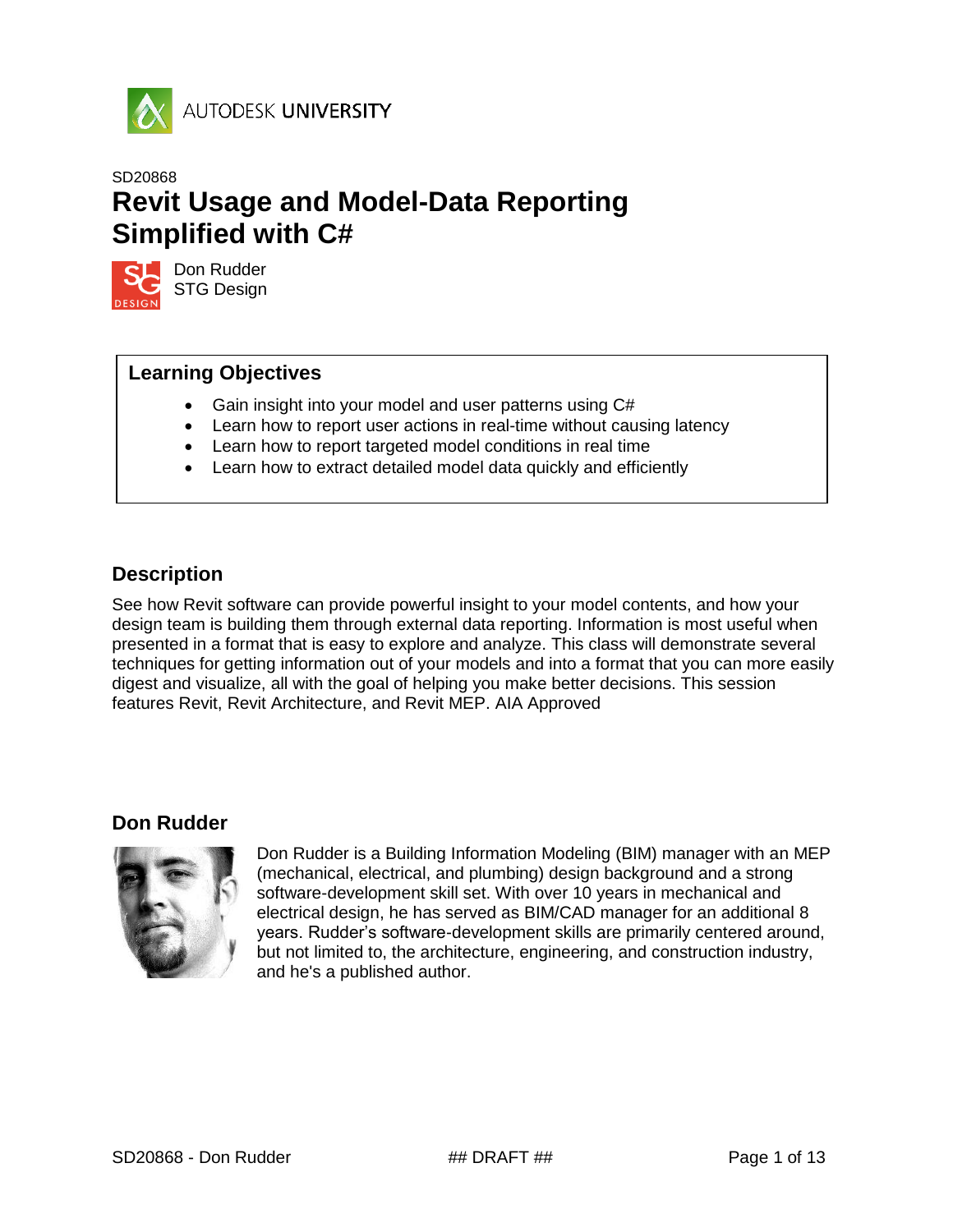

## <span id="page-1-0"></span>**Introduction**

The audience that this document was targeted for includes designers with Revit experience that are not necessarily professional fulltime software developers. Not all designers are software developers – so this class will hopefully help bridge that gap for designers that want to take on a software development skillset.

A working knowledge of Revit Add-Ins is assumed.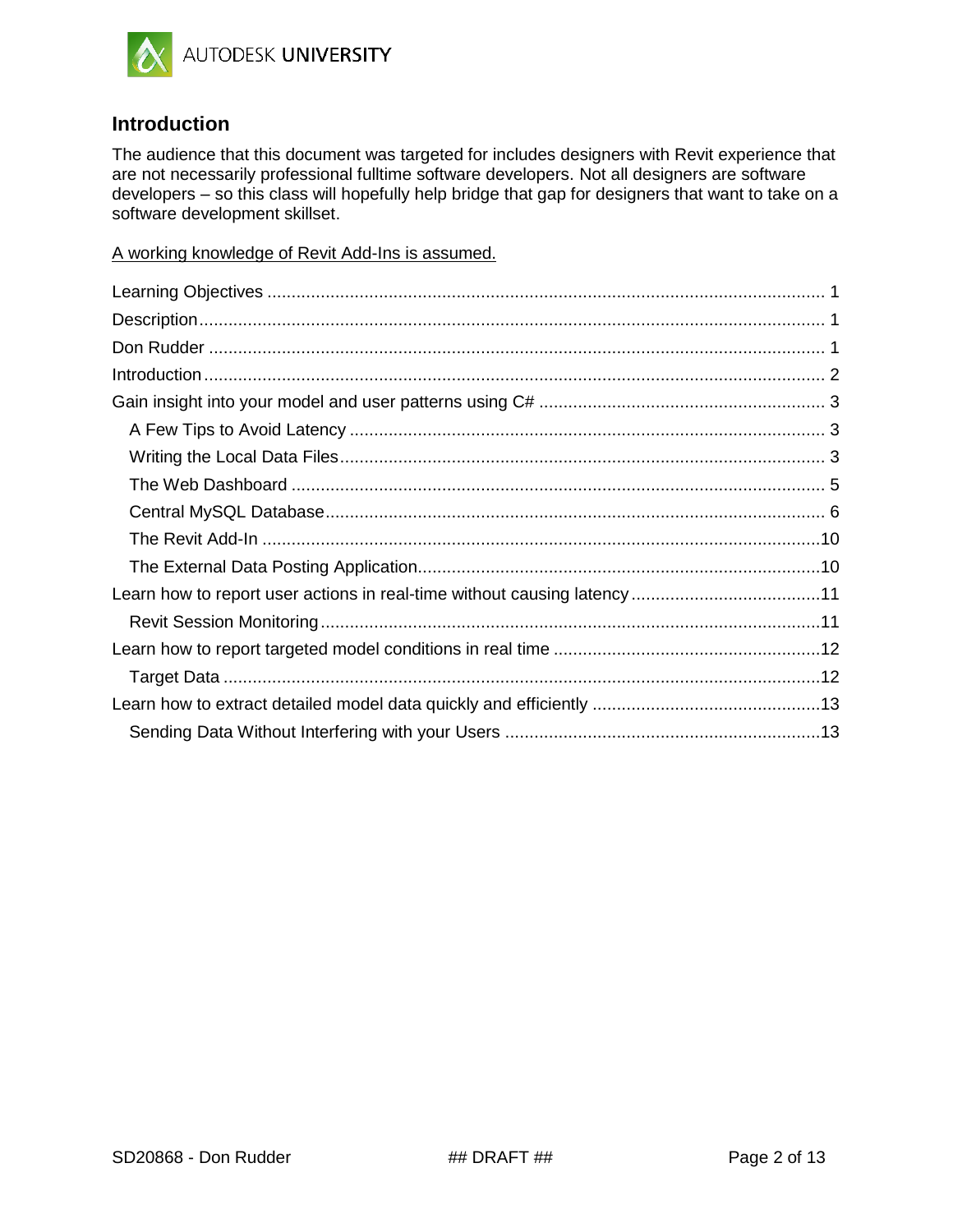

## <span id="page-2-0"></span>**Gain insight into your model and user patterns using C#**

The big picture problem that we are trying to solve in this class is provide a simple means to visualize reliable information for Revit users and models within an organization. An ASP.NET web site will be the interface used to visualize the information that we harvest from Revit using an events based Revit Add-In. A MySQL database will be used to store all of the information that will drive the system.



## <span id="page-2-1"></span>**A Few Tips to Avoid Latency**

There are a few things that you should avoid at all costs so that your solution doesn't add any unwanted delays for your users. Since the Revit API limits you to a single thread, you won't be able to use threads to analyze the model and do something with the resulting data without disturbing the user. Be courteous with your data mining techniques and avoid long running tasks. Break your data mining tasks up into small pieces and perform.

## **Avoid Making REST Calls to External Services**

You may from time to time need to make a REST call to an external service, but limiting these calls for POST and PUT will help out your users tremendously. Using an external executable that you can call asynchronously will help keep your solution from getting a bad rap with your users.

### **Stay Focused**

Stay focused on your goals and be careful with what your event processes. If you have long running code that is not worth the loss in productivity and time for your organization, remove it and keep your code running as efficiently as possible.

### **Test, Test, Test**

Always test your code thoroughly prior to distribution. This should be obvious, but is an easy step to skip for an overly confident developer.

### <span id="page-2-2"></span>**Writing the Local Data Files**

The best way to avoid user permission errors for writing files is to use a folder under the user's profile. I typically like to store user specific data in the following folder:

### *%USERPROFILE%\AppData\Local\<My Application Name>\...*

This is typically the most efficient way to write data out and keep the latency under control for an application. You could opt to post the files to a network location, but this could get messy if you have laptop users or users that may be in varying distances from the central network location. Posting to an FTP also opens up a door for problems for the same reasons.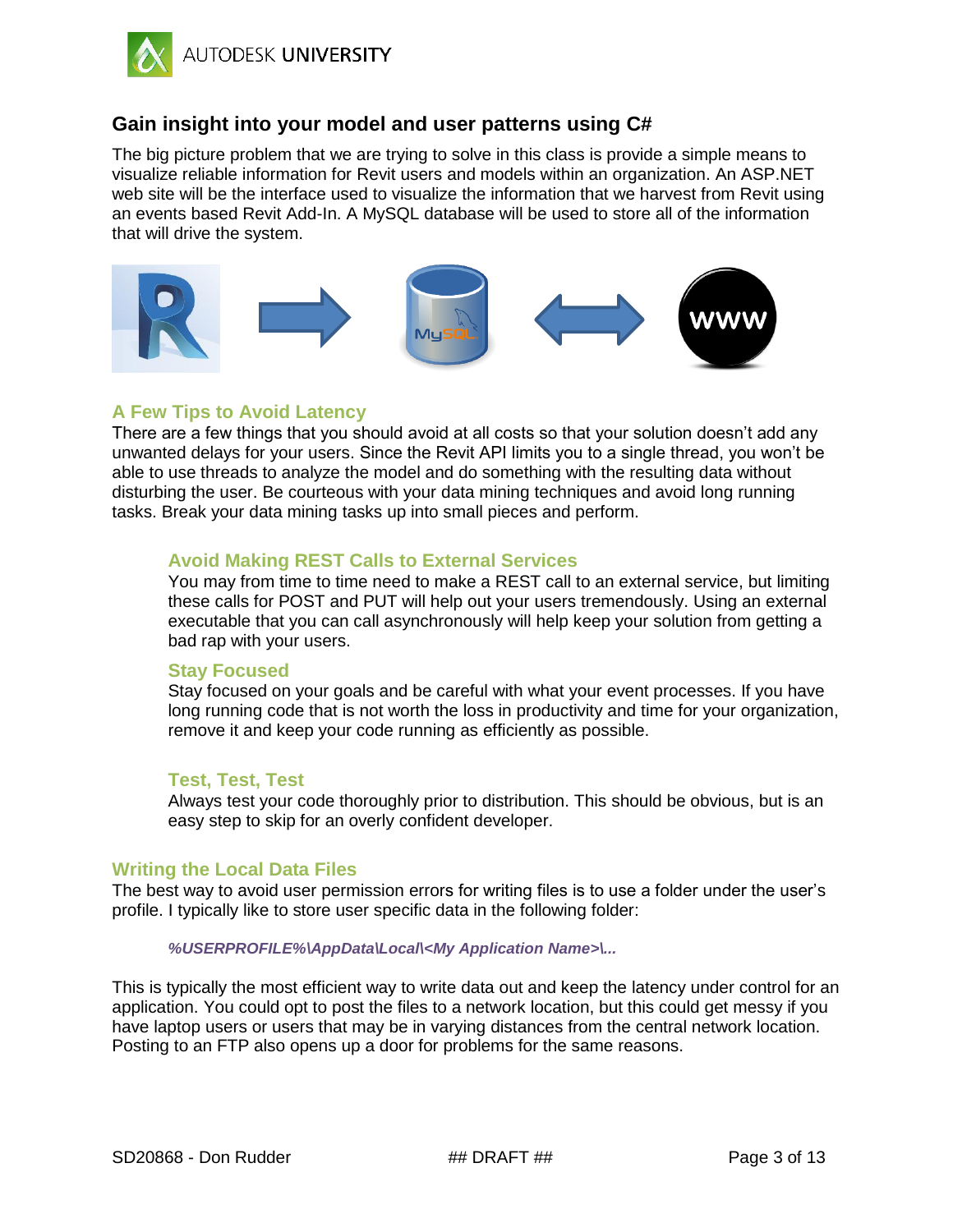

A code snippet used to get and create if necessary the target directory where we will store the small json files on the user's machine.

```
/// <summary>
/// Path to store data: %USERPROFILE%\AppData\Local\SD20868\ [Events], [Sessions]>
/// </summary>
/// <param name="isEvent">True for regular events, false for Revit session</param>
/// <returns></returns>
internal static string DataPath(bool isEvent)
€
  try
  €
    string m_folder = isEvent ? "Events" : "Sessions";
    var m.path = Path.Combine(Environment.GetFolderPath(
        Environment.SpecialFolder.LocalApplicationData),
     "SD20868",
     m_folder);
   if (!Directory.Exists(m_path)) Directory.CreateDirectory(m_path);
   return m_path;
  } catch (Exception ex)
 \mathcal{L}_{\mathcal{L}}return \text{ '''''};}
Y
```
We can then use a method to write the data for an object in json format as shown below.

```
/// <summary>
/// Write an Object to Json
/// </summary>
/// <param name="sourceData">Top level object to write out to file</param>
/// <param name="fileKind">command kind to use in file name</param>
/// <returns>TRUE if file exists after main function</returns>
/// <remarks></remarks>
internal static bool SaveJson(object sourceData, string fileKind)
€
  try
  €
    // Write Folder Exists?
    var m_eventPath = DataPath(true);
    if (!Directory.Exists(m_eventPath))
    €
      ShowTaskDialog(
        "Missing Path",
        "Failed to Create or Find Directory",
        m_eventPath);
     return false;
    Y
    string m_fileName = String.Format("\{0\} \{1\} \{2\}.json",
      Environment.UserName,
      fileKind.
      DateTime.Now.ToString("yyMMdd hhmmss"));
    string m_finalPath = Path.Combine(m_eventPath, m_fileName);
    using (StreamWriter sw = new StreamWriter(m_finalPath, false))
    €
      sw.WriteLine(JsonConvert.SerializeObject(sourceData));
    Y
    return File.Exists(m_finalPath);
  <sup>}</sup>
  catch <math>\{\}return false;
ł
```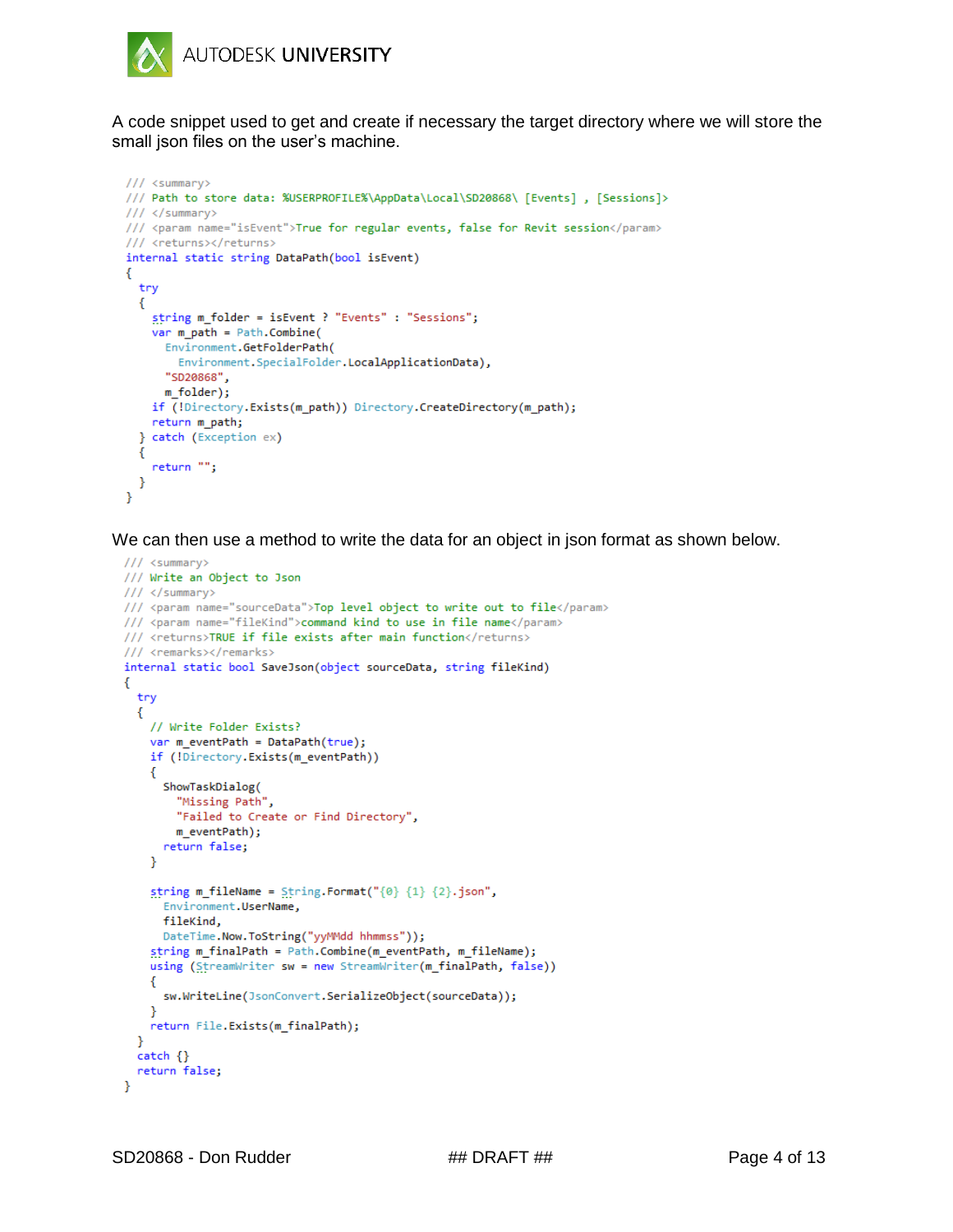

## <span id="page-4-0"></span>**The Web Dashboard**

The web dashboard is an ASP.NET web site with the backend code built in C#. We will use javascript to make calls to a REST API for our charting objects.

## **The Open Source Gentella Web Template**

I opted to use an open source and free to use web template as a starting point for the main dashboard. Colorlib is the author of this MIT Licensed template and is available on Github: <https://github.com/puikinsh/gentelella>



#### *GENTELLA TEMPLATE*

This template will already have most everything that we'll need in terms of widgets and charts. It also helps that it already looks good and has a clean and organized layout structure that uses the [Twitter Bootstrap](http://getbootstrap.com/getting-started/) standards that are so prevalent throughout web development these days. We will need to perform a few minor tweaks on the template so that it works with ASP.NET technology.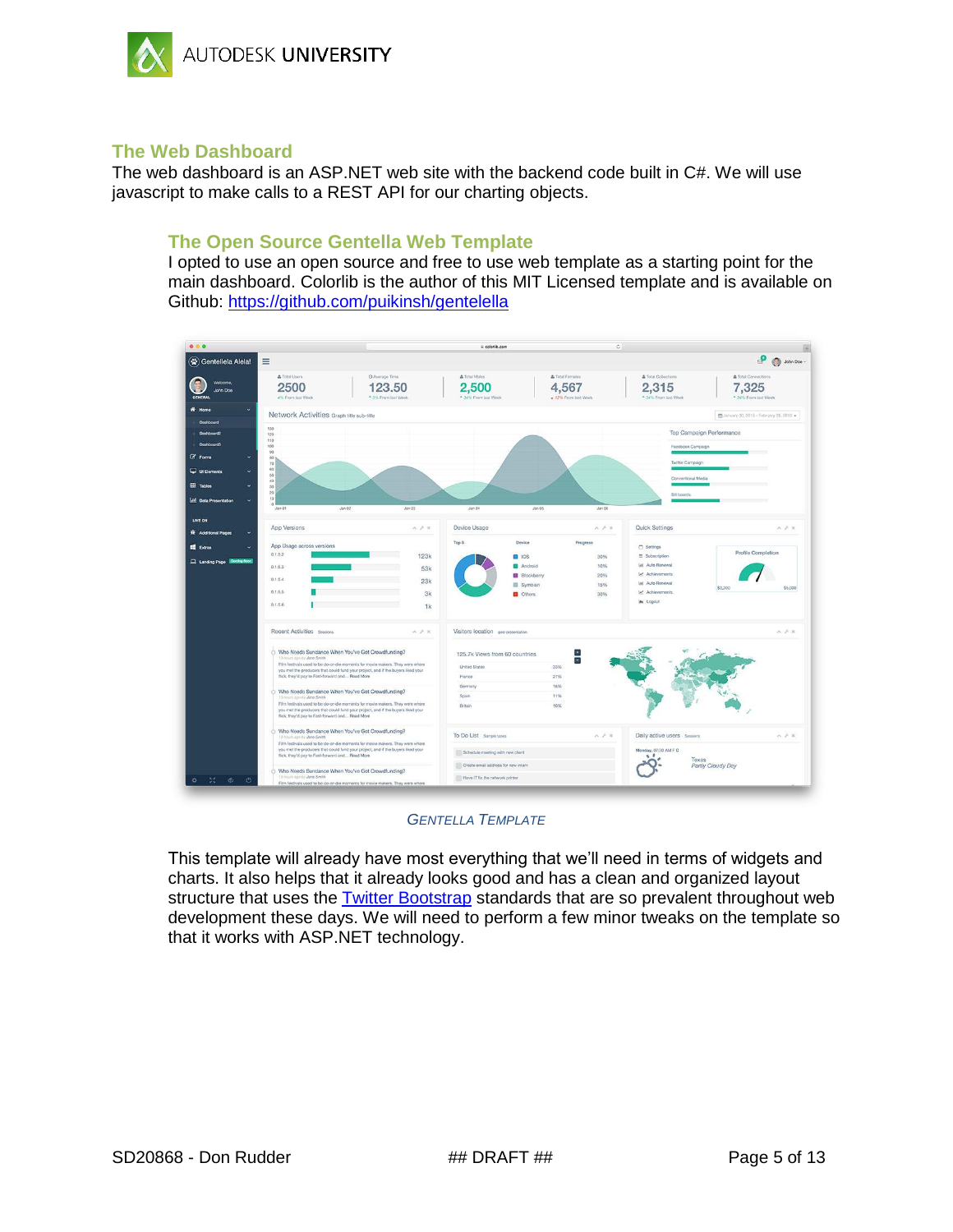

## <span id="page-5-0"></span>**Central MySQL Database**

A MySQL database will be at the center of our solution for storing all of the necessary information that we harvest from Revit. MySQL Community Server is free and ideal for this kind of application.

**Download and Install MySQL** First download MySQL 5.7 from this link: [http://dev.mysql.com/get/Downloads/MySQLInstaller/mysql-installer-web-community-](http://dev.mysql.com/get/Downloads/MySQLInstaller/mysql-installer-web-community-5.7.16.0.msi)[5.7.16.0.msi](http://dev.mysql.com/get/Downloads/MySQLInstaller/mysql-installer-web-community-5.7.16.0.msi)

You will need administrative privileges to install MySQL. Initiate the installation by double clicking the msi file that you downloaded in the previous step. This is a web install and will be downloading a large amount of data, so plan for this part to take longer if you have a slower internet connection.

Choose "Developer Default" when prompted for a Setup Type. This will make sure that you get everything necessary to run the samples provided in this class.

| MySQL Installer                             |                                                                                                                                                                                                                                              | ×                                                                                                                                                                                                                                                                                                                                        |
|---------------------------------------------|----------------------------------------------------------------------------------------------------------------------------------------------------------------------------------------------------------------------------------------------|------------------------------------------------------------------------------------------------------------------------------------------------------------------------------------------------------------------------------------------------------------------------------------------------------------------------------------------|
| MySQL. Installer<br><b>Adding Community</b> | Choosing a Setup Type<br>Please select the Setup Type that suits your use case.                                                                                                                                                              |                                                                                                                                                                                                                                                                                                                                          |
| License Agreement                           | <b>O</b> Developer Default                                                                                                                                                                                                                   | <b>Setup Type Description</b>                                                                                                                                                                                                                                                                                                            |
| Choosing a Setup Type                       | Installs all products needed for<br>MySQL development purposes.                                                                                                                                                                              | Installs the MySQL Server and the tools<br>required for MySQL application development.<br>This is useful if you intend to develop                                                                                                                                                                                                        |
| Installation                                | <b>Server only</b>                                                                                                                                                                                                                           | applications for an existing server.                                                                                                                                                                                                                                                                                                     |
| Installation Complete                       | Installs only the MySQL Server<br>product.                                                                                                                                                                                                   | This Setup Type includes:                                                                                                                                                                                                                                                                                                                |
|                                             | <b>Client only</b><br>Installs only the MySQL Client<br>products, without a server.<br>Full<br>Installs all included MySQL<br>products and features.<br>Custom<br>Manually select the products that<br>should be installed on the<br>system. | * MySQL Server<br>* MySQL Workbench<br>The GUI application to develop for and<br>manage the server.<br>* MySQL for Excel<br>Excel plug-in to easily access and manipulate<br>MySQL data.<br>* MySQL for Visual Studio<br>To work with the MySQL Server from VS.<br>* MySQL Connectors<br>Connector/Net, Java, C/C++, OBDC and<br>others. |
|                                             |                                                                                                                                                                                                                                              | Cancel<br>< Back<br>Next >                                                                                                                                                                                                                                                                                                               |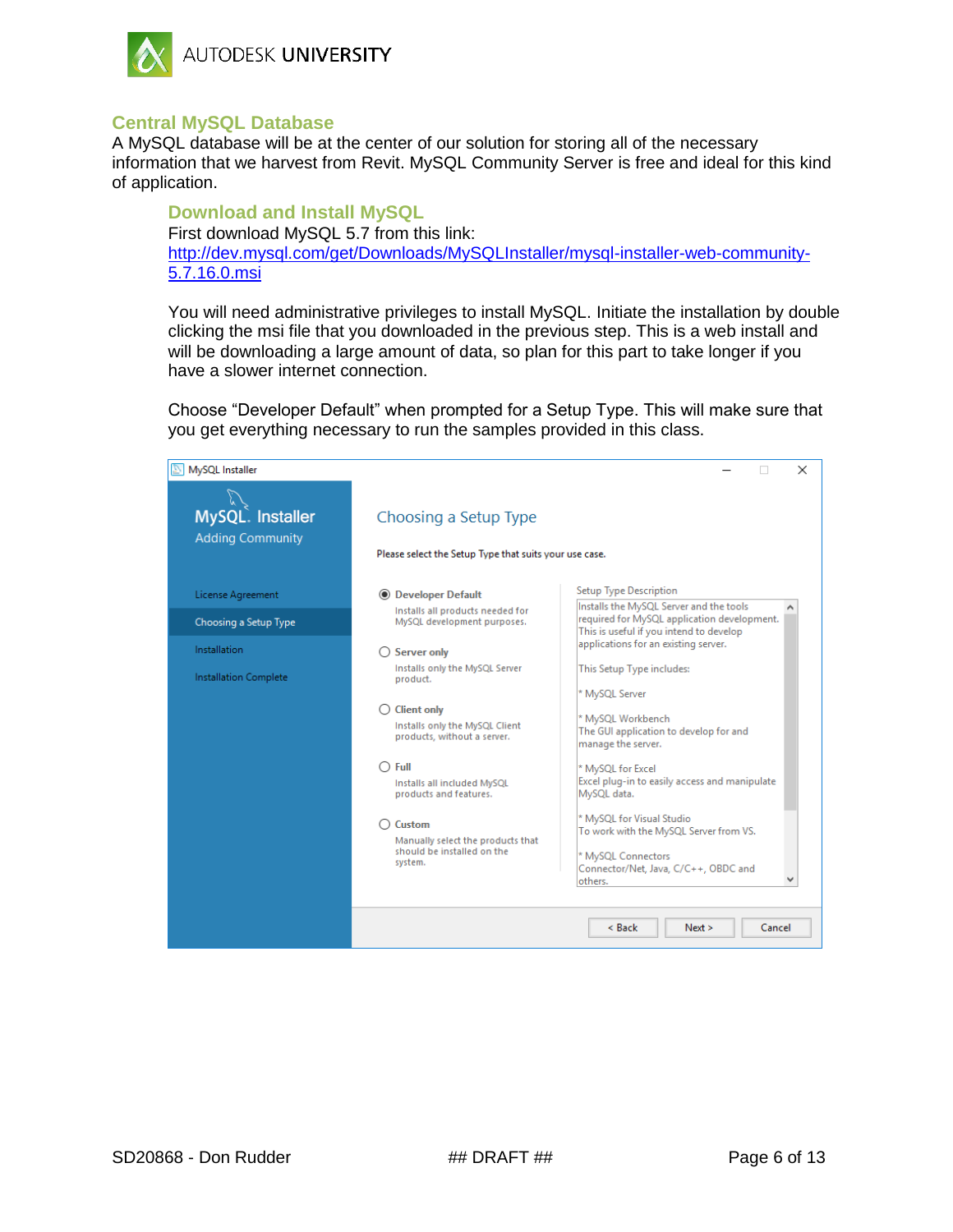

The list of components that will install are shown in the Installation dialog. Click the "Execute" button to start the download and installation of each component.

| MvSQL Installer                             |                                                                  |                     | $\times$                 |
|---------------------------------------------|------------------------------------------------------------------|---------------------|--------------------------|
| MySQL. Installer<br><b>Adding Community</b> | Installation<br>Press Execute to upgrade the following products. |                     |                          |
|                                             | Product                                                          | <b>Status</b>       | <b>Notes</b><br>Progress |
| License Agreement                           | MySQL Server 5.7.16                                              | Ready to download   |                          |
| Choosing a Setup Type                       | MvSQL Workbench 6.3.8                                            | Ready to download   |                          |
| Select Products and Features                | MySQL Notifier 1.1.7                                             | Ready to download   |                          |
|                                             | MySQL Utilities 1.6.4                                            | Ready to download   |                          |
| <b>Installation</b>                         | Connector/ODBC 5.3.6                                             | Ready to download   |                          |
| <b>Product Configuration</b>                | Connector/C++ $1.1.7$                                            | Ready to download   |                          |
| <b>Installation Complete</b>                | Connector/J 5.1.40                                               | Ready to download   |                          |
|                                             | Connector/NET 6.9.9                                              | Ready to download   |                          |
|                                             | MySQL Connector/C 6.1.6                                          | Ready to download   |                          |
|                                             | MvSOL Documentation 5.7.16                                       | Ready to download   |                          |
|                                             | Samples and Examples 5.7.16                                      | Ready to download   |                          |
|                                             |                                                                  |                     |                          |
|                                             |                                                                  |                     |                          |
|                                             | Click [Execute] to install or update the following packages      |                     |                          |
|                                             |                                                                  | $<$ Back<br>Execute | Cancel                   |

Accept the defaults when prompted for Type of Networking.

| MySQL Installer                         | X                                                                                                                                                                                                                                                   |
|-----------------------------------------|-----------------------------------------------------------------------------------------------------------------------------------------------------------------------------------------------------------------------------------------------------|
| MySQL. Installer<br>MySQL Server 5.7.16 | <b>Type and Networking</b><br><b>Server Configuration Type</b><br>Choose the correct server configuration type for this MySQL Server installation. This setting will<br>define how much system resources are assigned to the MySQL Server instance. |
| <b>Type and Networking</b>              | Development Machine<br>Config Type:                                                                                                                                                                                                                 |
| <b>Accounts and Roles</b>               | Connectivity                                                                                                                                                                                                                                        |
| <b>Windows Service</b>                  | Use the following controls to select how you would like to connect to this server.                                                                                                                                                                  |
| <b>Plugins and Extensions</b>           | $\vee$ TCP/IP<br>3306<br>Port Number:                                                                                                                                                                                                               |
|                                         | Open Firewall port for network access                                                                                                                                                                                                               |
| Apply Server Configuration              | <b>MYSQL</b><br><b>Named Pipe</b><br>Pipe Name:                                                                                                                                                                                                     |
|                                         | <b>Shared Memory</b><br><b>MYSOL</b><br><b>Memory Name:</b>                                                                                                                                                                                         |
|                                         | <b>Advanced Configuration</b>                                                                                                                                                                                                                       |
|                                         | Select the checkbox below to get additional configuration page where you can set advanced<br>options for this server instance.                                                                                                                      |
|                                         | <b>Show Advanced Options</b>                                                                                                                                                                                                                        |
|                                         |                                                                                                                                                                                                                                                     |
|                                         |                                                                                                                                                                                                                                                     |
|                                         |                                                                                                                                                                                                                                                     |
|                                         |                                                                                                                                                                                                                                                     |
|                                         |                                                                                                                                                                                                                                                     |
|                                         | Cancel<br>Next >                                                                                                                                                                                                                                    |

The materials provided in this dataset will assume that your user "root" has a password of "root" without quotes. If your root password changes, you'll need to hunt down and update this password in the provided source code.

Accept the defaults when prompted with the Windows Service dialog.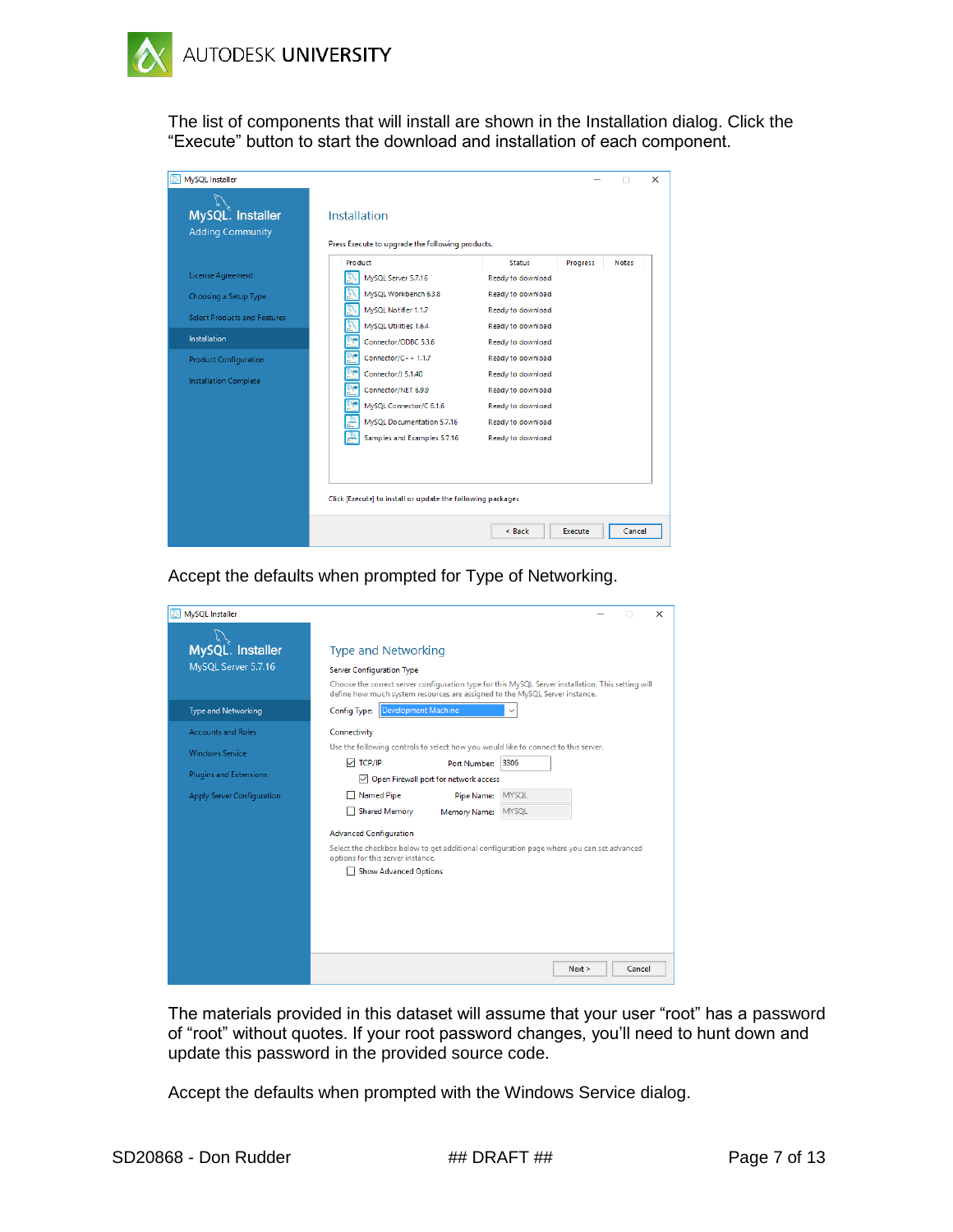



Next click "Execute" to apply the configurations to your MySQL installation.

| MySQL Installer<br>A                    |                                                                           |        | $\times$ |
|-----------------------------------------|---------------------------------------------------------------------------|--------|----------|
| MySQL. Installer<br>MySQL Server 5.7.16 | <b>Apply Server Configuration</b><br>Press [Execute] to apply the changes |        |          |
|                                         | <b>Configuration Steps</b><br>Log                                         |        |          |
| Type and Networking                     | Stopping Server [if necessary]                                            |        |          |
| <b>Accounts and Roles</b>               | Writing configuration file                                                |        |          |
| <b>Windows Service</b>                  | <b>Updating firewall</b>                                                  |        |          |
| Plugins and Extensions                  | Adjusting Windows service [if necessary]                                  |        |          |
| Apply Server Configuration              | Initializing Database [if necessary]                                      |        |          |
|                                         | <b>Starting Server</b><br>O                                               |        |          |
|                                         | Applying security settings                                                |        |          |
|                                         | Creating user accounts                                                    |        |          |
|                                         | <b>Updating Start Menu Link</b>                                           |        |          |
|                                         | Updating Firewall for MySQL Document Data Feature Set<br>O                |        |          |
|                                         |                                                                           |        |          |
|                                         |                                                                           |        |          |
|                                         |                                                                           |        |          |
|                                         |                                                                           |        |          |
|                                         | Execute<br>< Back                                                         | Cancel |          |

## **Install the Sample Database**

There is a file included in the sample dataset named "SD20868\_MySQL.sql." This is an empty version of the database that you can use to start with a fresh and clean dashboard system.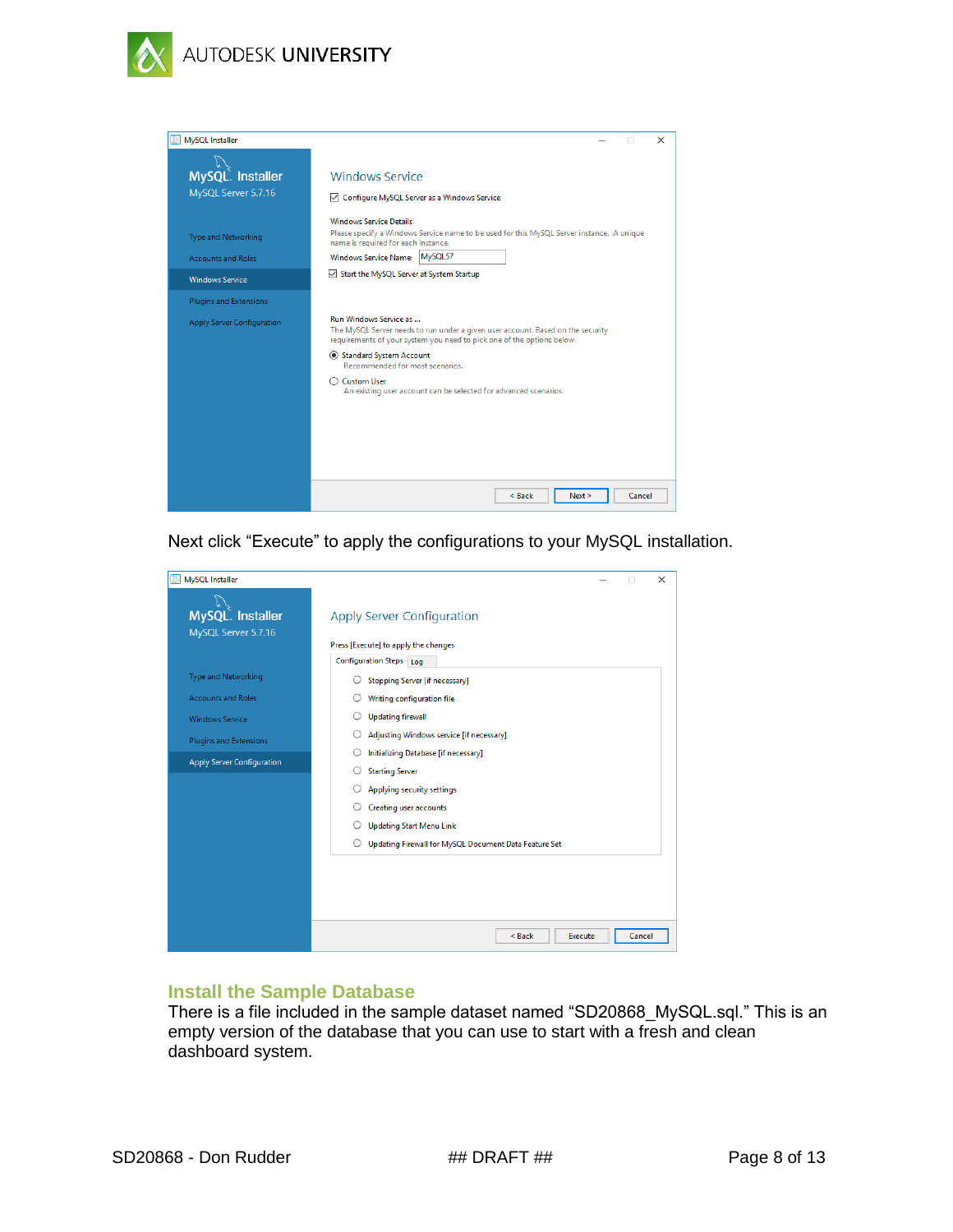

Launch the MySQL Workbench utility and open your local instance by clicking on the "Local instance MySQL57" tile as indicated below.



Click on File and then choose "Run SQL Script"

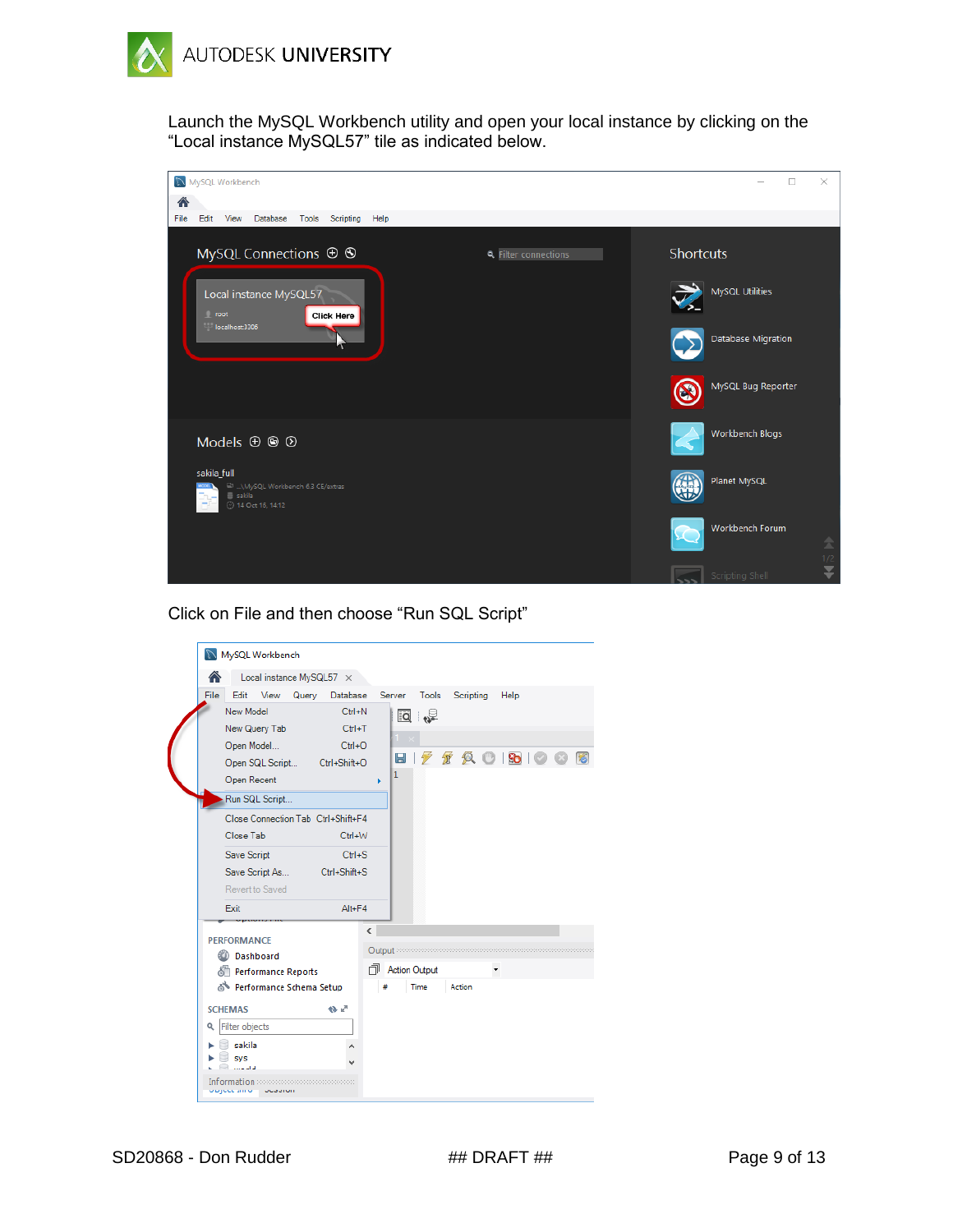

Next navigate to the folder where you extracted the files contained in the dataset sample and chose the file named "SD20868\_MySQL.sql" and click "Open."

| ↑  ■ > This PC > Desktop<br>$\sim$ 0<br>$\leftarrow$<br>$\checkmark$<br>Organize $\blacktriangledown$<br>New folder<br><b>A</b> Quick access<br>Desktop<br>$\mathcal{R}$<br>Downloads *<br>葟<br>Documents *<br>SD20868_MySQL.<br>$\blacksquare$ Pictures<br>$\overrightarrow{x}$<br>sql<br><b>Component</b> OneDrive<br>This PC<br>Desktop<br>葟<br>Documents<br><b>Autodesk Appl</b><br>Downloads |                                       | X            |
|---------------------------------------------------------------------------------------------------------------------------------------------------------------------------------------------------------------------------------------------------------------------------------------------------------------------------------------------------------------------------------------------------|---------------------------------------|--------------|
|                                                                                                                                                                                                                                                                                                                                                                                                   | Search Desktop                        | مر           |
|                                                                                                                                                                                                                                                                                                                                                                                                   | $\blacksquare$<br>ш                   | ◙            |
| <b>Kingdom</b>                                                                                                                                                                                                                                                                                                                                                                                    |                                       |              |
| File name: SD20868_MySQL.sql<br>$\checkmark$                                                                                                                                                                                                                                                                                                                                                      | SQL Scripts (*.sql)<br>Cancel<br>Open | $\checkmark$ |

You should now have the sample database loaded onto your system.

## <span id="page-9-0"></span>**The Revit Add-In**

A Revit Add-In will be used to pull the data that we're interested in out from Revit and an externally defined database posting executable will watch over a specified folder for new json files as they get written to the user's local disk and post that data into the central database.

The Add-In in does nothing more than subscribe to various events that we're interested in and perform a few light operations on the model when those events are triggered. The results get written out to json files.

### <span id="page-9-1"></span>**The External Data Posting Application**

Since making REST calls can be time consuming, we delegate these tasks to an external application to handle this for us. Our sample will utilize a direct database post method, but could easily be modified to target a REST API system and provide the same results.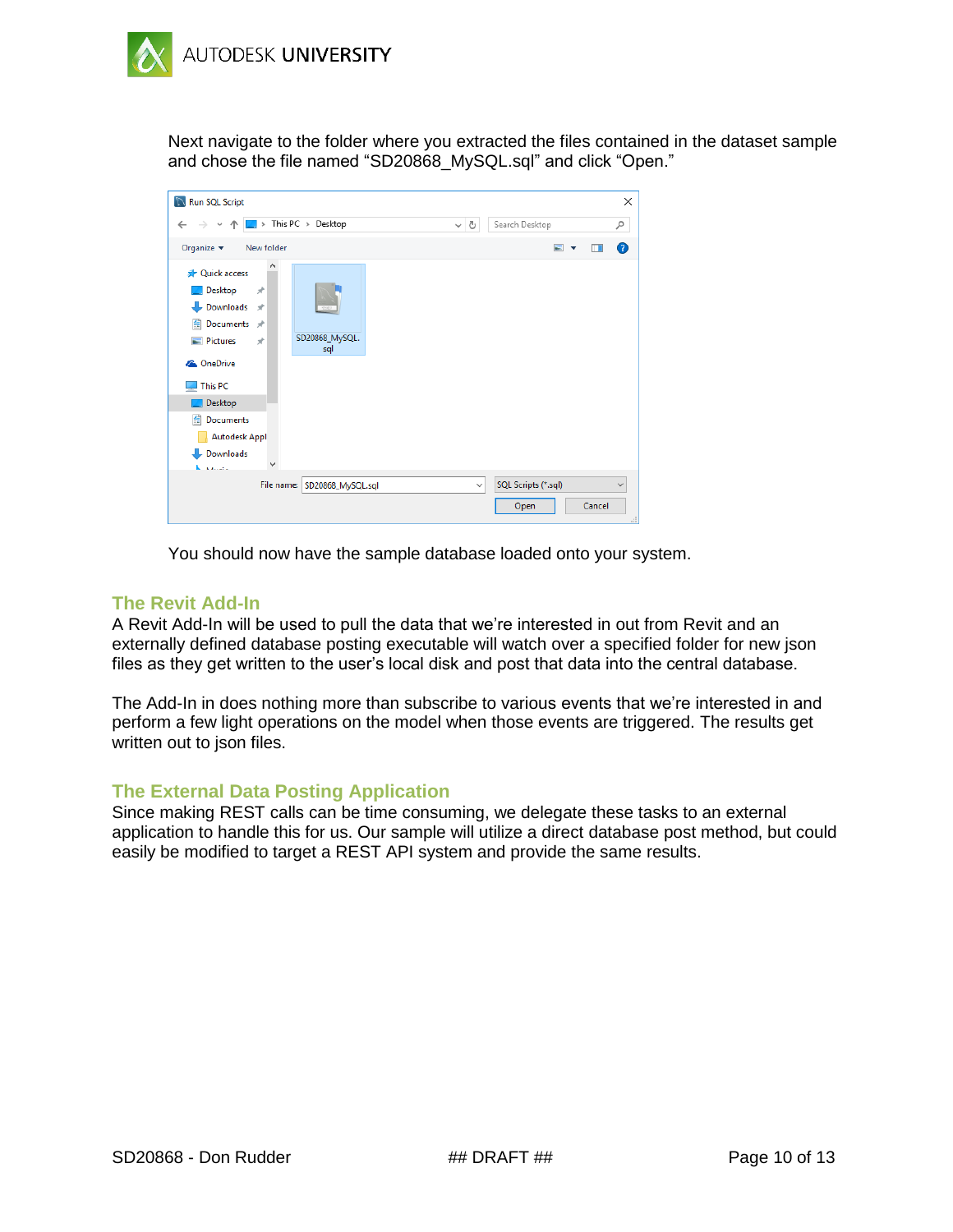

## <span id="page-10-0"></span>**Learn how to report user actions in real-time without causing latency**

It is important that you take extreme caution when implementing a data tracking system inside Revit. Avoiding time consuming tasks so that your designers don't have to wait on your utility is paramount. Delays for your users basically cost the company money and you need to take every precaution necessary to avoid that.

This section is dedicated to providing insight as to what your users are doing in the models. What models they are in, what views they are using, and what command they are executing. We also want to understand how many elements they are adding, editing, and deleting. We'll also watch over the Levels category and be able to know who deleted a level if it happens.

#### <span id="page-10-1"></span>**Revit Session Monitoring**

Being able to reliably see how many sessions are active in your organization can be quite useful. We can use the OnIdle event to report the activity of a specific session to accomplish this. We can then quickly understand who has how many sessions open and for how long.

```
/// <summary>
/// Idle event
/// Active Revit Session by User
/// </summary>
/// <param name="sender"></param>
/// <param name="e"></param>
private void OnIdling(object sender, IdlingEventArgs e)
€
  if (_sessionLife == null) return;
  var m_time = DateTime.Now - _sessionLife.DateLife;
  if (m_time.TotalMinutes < _frequencySessionReportMinutes) return;
  ReportSessionActivity("Active");
Þ
```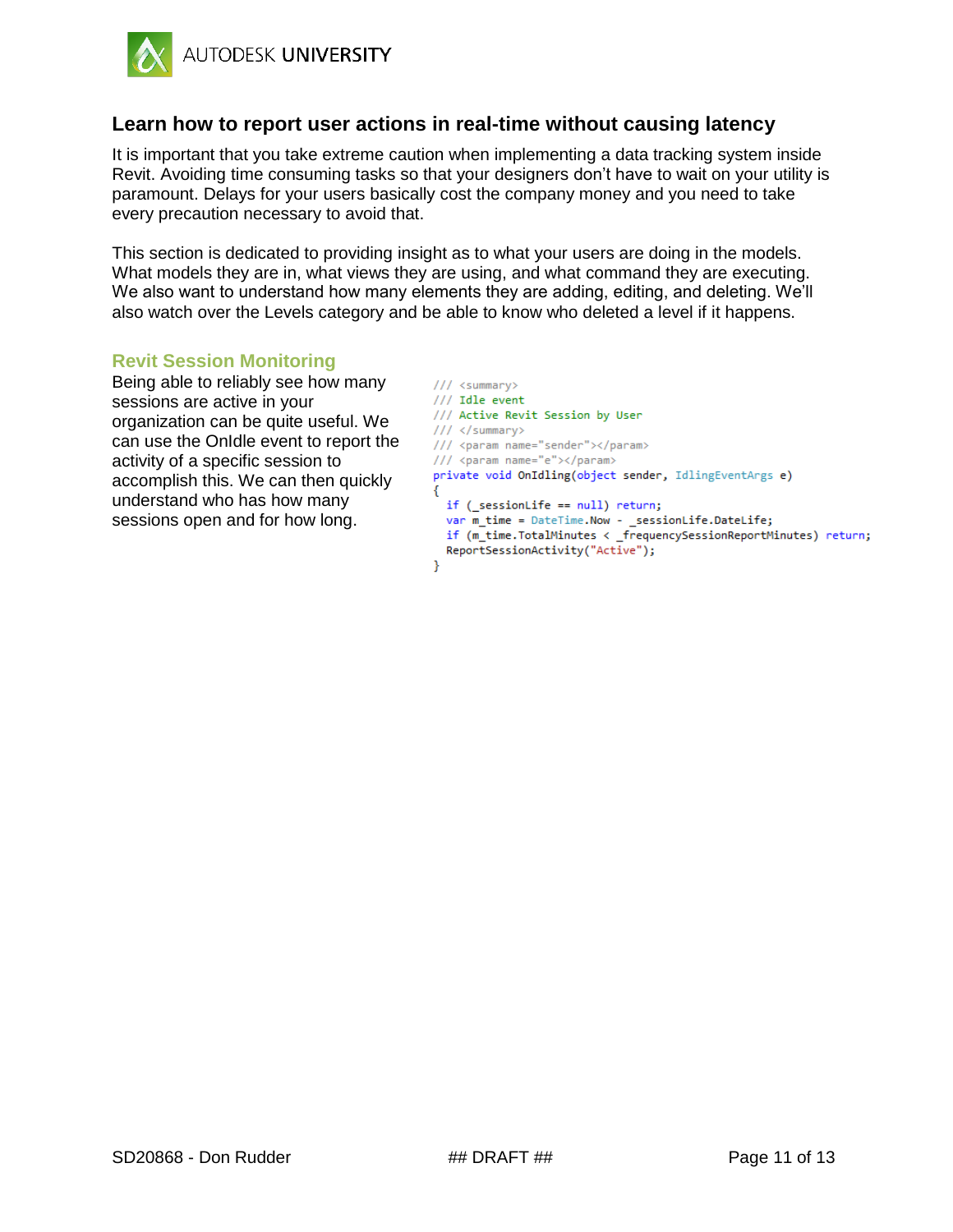

## <span id="page-11-0"></span>**Learn how to report targeted model conditions in real time**

We'll walk through how to subscribe to a few Revit API events and get some useful data out that we can send over to a database and in turn be able to visualize this data in our web dashboard.

The data that we will target for real-time analysis will include:

- Command Names Executed
- Document Create, Open, Close, Save, Save-as
- Sync with Central
- View Activations
- When Revit Sessions Start, Close, and remain Active
- Groups
- In-Place Families

#### <span id="page-11-1"></span>**Target Data**

We will focus on a few specific data points and do everything we can to avoid causing any latency for the users as they trigger the events that will run our data mining tasks.

### **Targeting Specific Deleted Elements and Command Names Executed**

Being able to monitor and understand exactly when specific model elements get deleted can help prevent ongoing damage to a design model. The category of elements that are suitable for this kind of monitoring include Levels, Ceilings, and Links. Our sample dashboard will show hot to monitor the Levels category and show us who deleted a level and when it was deleted.

The event that we will subscribe to watch over the deletion of elements is the *DocumentChanged* event. We will subscribe to this event from within our implementation of *IExternalApplication*. The line of code below subscribes to this event by adding a listener method named *OnDocumentChanged* where we will implement all of our code for dealing with this event.

#### *uiConApp.ControlledApplication.DocumentChanged += OnDocumentChanged;*

This event will also be used to log the commands that users are accessing.